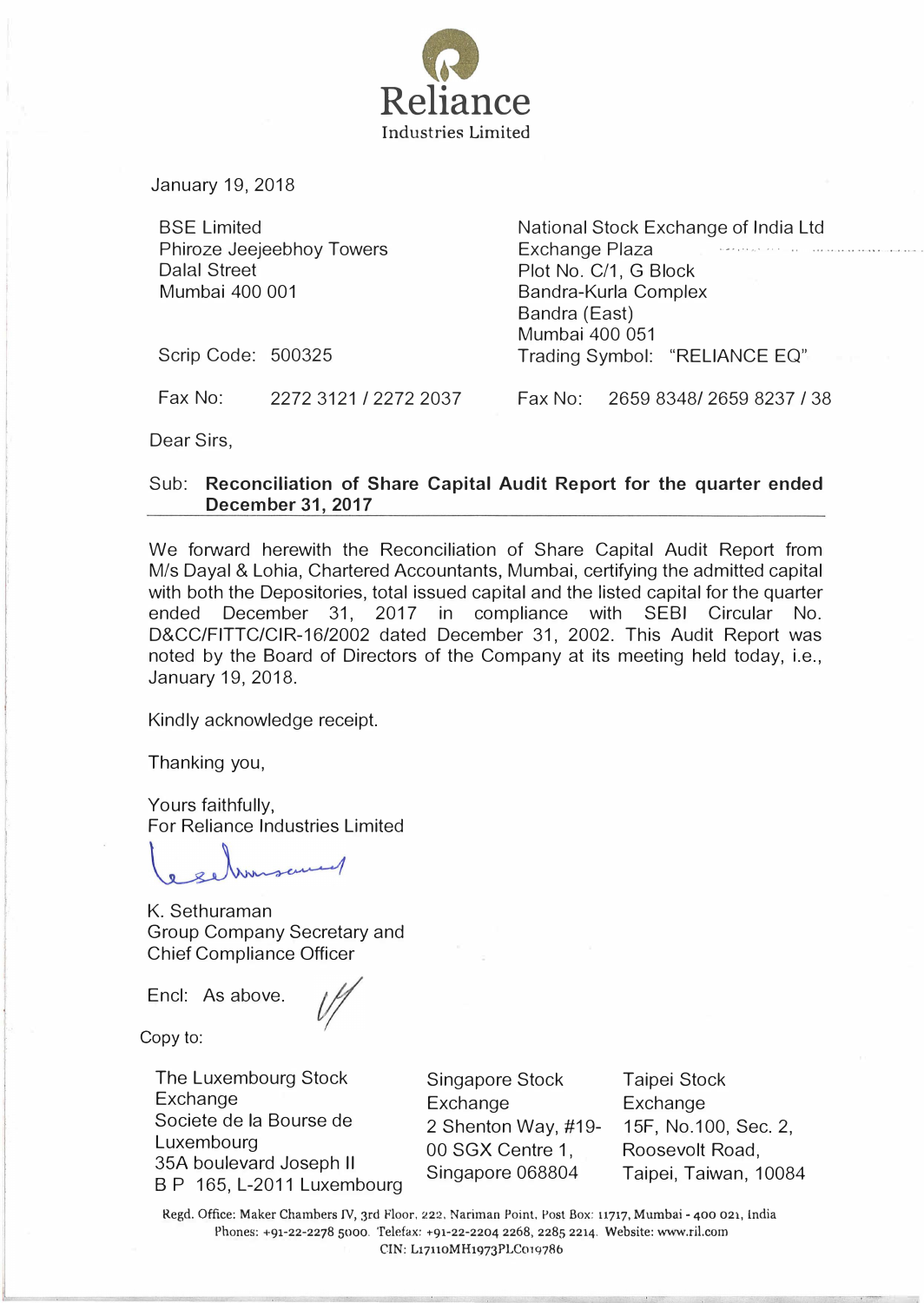chartered accountants

The Board of Directors Reliance Industries Limited 3rd Floor, Maker Chambers IV 222, Nariman Point Mumbai- 400 021

## RECONCILIATION OF SHARE CAPITAL AUDIT REPORT

We have examined the Register of Members, beneficiary details furnished by the depositories and other records / documents maintained by M/s. Reliance Industries Limited ( hereinafter referred to as the "Company") and its Registrars and Share Transfer Agents for issuing Certificate, in accordance with Circular D&CC / FITTC / CIR-16/2002 dated December 31, 2002 issued by Securities and Exchange Board of India.

In our opinion and to the best of our information and according to the explanations given to us and based on such verification as considered necessary, we hereby certify the following:

For Quarter Ended December 31, 2017  $\mathbf{1}$ INE002A01018 2 ISIN Rs. 10/- per Equity Share 3 Face Value 4 Name of the Company and Reliance Industries Limited 5 Registered Office Address 3rd Floor, Maker Chambers IV, 222, Nariman Point, Mumbai - 400021 6 Correspondence Address 3rd Floor, Maker Chambers IV, 222, Nariman Point, Mumbai- 400021 7 Telephone & Fax Nos. Tel No : 022 - 6255 5211 Fax No: 022 - 6255 5110 8 Email address investor relations  $\omega$  investor relations  $\omega$  relations  $\omega$  investor relations  $\omega$  relations  $\omega$  investor relations  $\omega$  investor relations  $\omega$  in

9 Names of the Stock Exchanges where the company's securities are listed 1. BSE Limited

2. National Stock Exchange of India Limited, Mumbai

> %of Total Issued Cap. '!00.000 100.000

> > 2.563 95.821 1. 616

Number of Shares 633 35 03 519 633 35 03 519

> 16 23 45 964 606 87 92 912 10 23 64 643

633 35 03 5191

- 10 Issued Capital
- 11 Listed Capital (Exchange- wise)- For Exchanges listed in ' 9' above (as per company records)
- 12 Held in dematerialised form in CDSL
- 13 Held in dematerialised form in NSDL
- 14 Physical
- ·15 Total No. of Shares (12+13+14)



kamanwala chambers, 1st floor, office nos.6&7, sir p.m. road, fort, mumbai- 400 001. phones: (91-22)66372969-70 ·fax: 91-22-6637 2949 ·e-mail: dayalandlohia@gmail.com Branch: 401, sheetal enclave, b/h. tangent furniture mall, chincholi bunder, off. Link road, mumbai 400064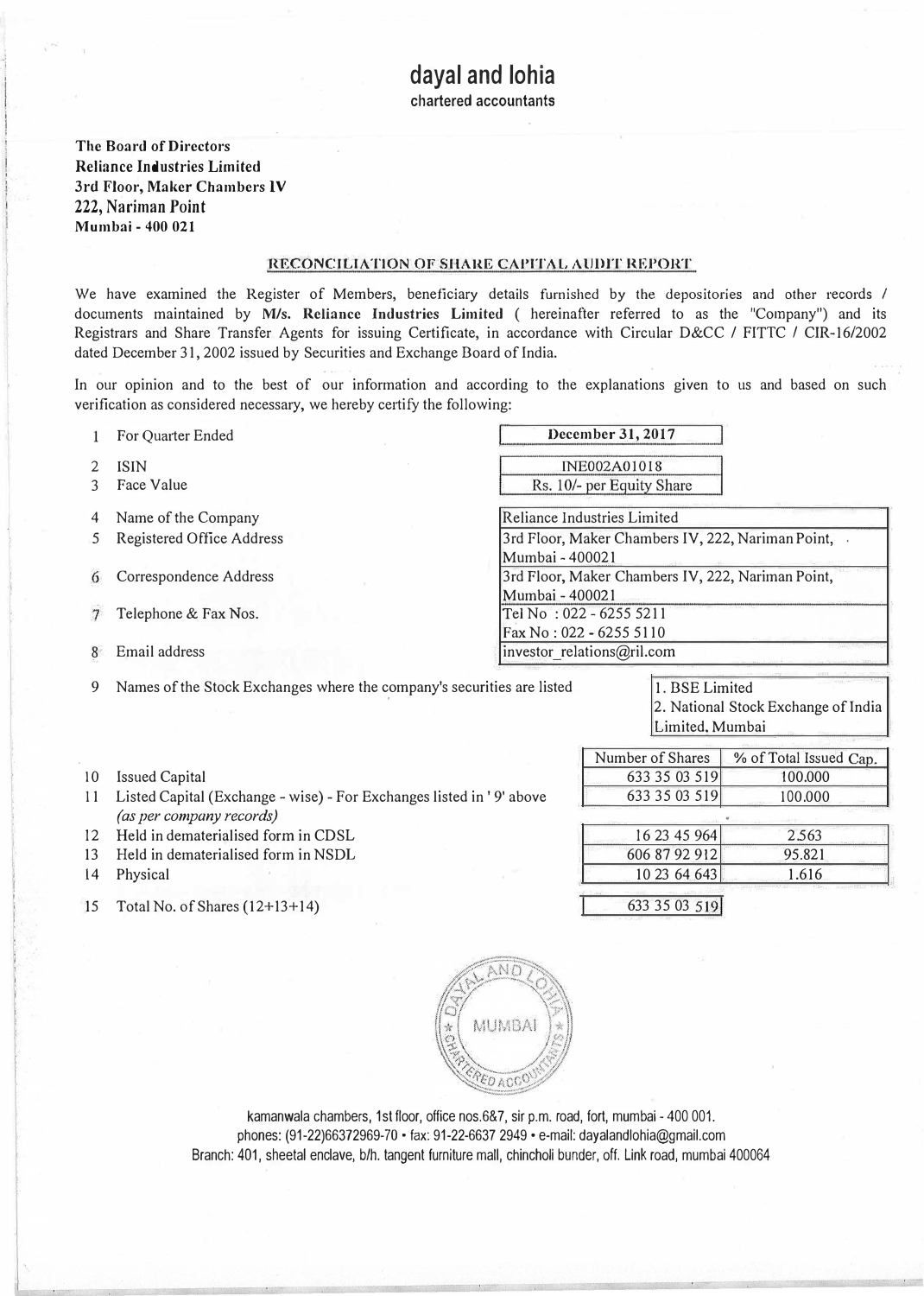16 Reasons for difference if any, between :

| N.A. |  |
|------|--|
| N.A. |  |
| N.A. |  |
|      |  |

17 Certifying the details of changes in share capital during the quarter under consideration as per Table below :

| Particulars                                        | No. of Shares. | Applied / Not  | Listed on Stock     | Whether    | Whether    | In-prin. appr. Pending for |
|----------------------------------------------------|----------------|----------------|---------------------|------------|------------|----------------------------|
|                                                    |                | Applied for    | Exchanges (Specify  | intimated  | intimated  | SE (Specify Names)         |
|                                                    |                | listing        | Names)              | to CDSL    | to NSDL    |                            |
| <b>ESOS</b><br>allotment on<br>October 3,<br>2017  |                |                | Listed on BSE & NSE |            |            |                            |
|                                                    |                | Applied for    | with effect from    |            |            | In-Principle Approval      |
|                                                    | 2,37,422       | listing at NSE | October 19, 2017 &  | <b>YES</b> | <b>YES</b> | received from NSE and      |
|                                                    |                | and BSE        | October 24, 2017    |            |            | <b>BSE</b>                 |
|                                                    |                |                | respectively        |            |            |                            |
| <b>ESOS</b><br>allotment on<br>October 23,<br>2017 | 2,76,707       |                | Listed on BSE & NSE |            |            |                            |
|                                                    |                | Applied for    | with effect from    |            |            | In-Principle Approval      |
|                                                    |                | listing at NSE | November 01, 2017 & | <b>YES</b> | <b>YES</b> | received from NSE and      |
|                                                    |                | and BSE        | November 02, 2017   |            |            | <b>BSE</b>                 |
|                                                    |                |                | respectively        |            |            |                            |
| <b>ESOS</b>                                        |                | Applied for    | Listed on BSE & NSE |            |            |                            |
| allotment on                                       |                |                |                     |            |            | In-Principle Approval      |
| November 22,                                       | 4,38,094       | listing at NSE | with effect from    | <b>YES</b> | <b>YES</b> | received from NSE and      |
| 2017                                               |                | and BSE        | December 11, 2017   |            |            | <b>BSE</b>                 |
|                                                    |                |                |                     |            |            |                            |

18 Register of Members is updated (Yes / No) if not, updated upto which date

YES NA 1

- I NA
- 19 Reference of previous quarter with regard to excess dematerialised shares, if any.
- 20 Has the company resolved the matter mentioned in point no. 19 above in the current quarter? If not, reason why ?
- 21 Mention the total no. of requests, if any, confirmed after 21 days and the total no. of requests pending beyond 21 days with the reasons for delay :

| Total No. of demat requests                                         | No. of requests | No. of shares | Reasons for delay                                                                                 |
|---------------------------------------------------------------------|-----------------|---------------|---------------------------------------------------------------------------------------------------|
| Confirmed / Rejected after 21 Days                                  | 1 3 6 8         |               | 189 991 Delay in receipt of Physical DRF &<br>Share Certificates from DP.                         |
|                                                                     | 98              |               | 9 838 Rejected since Physical DRF &<br>Share Certificates not received from<br>DP within 30 Days. |
| Total                                                               | 1 466           | 199829        |                                                                                                   |
| Pending for more than 21 days<br>$\alpha$ (as on December 31, 2017) | 14              |               | 1 161 Delay in receipt of Physical DRF &<br>Share Certificates from DP.                           |
|                                                                     |                 |               | 241 Non - receipt of Physical DRF &<br>Share Certificartes from DP                                |
| Total                                                               |                 | 1402          |                                                                                                   |